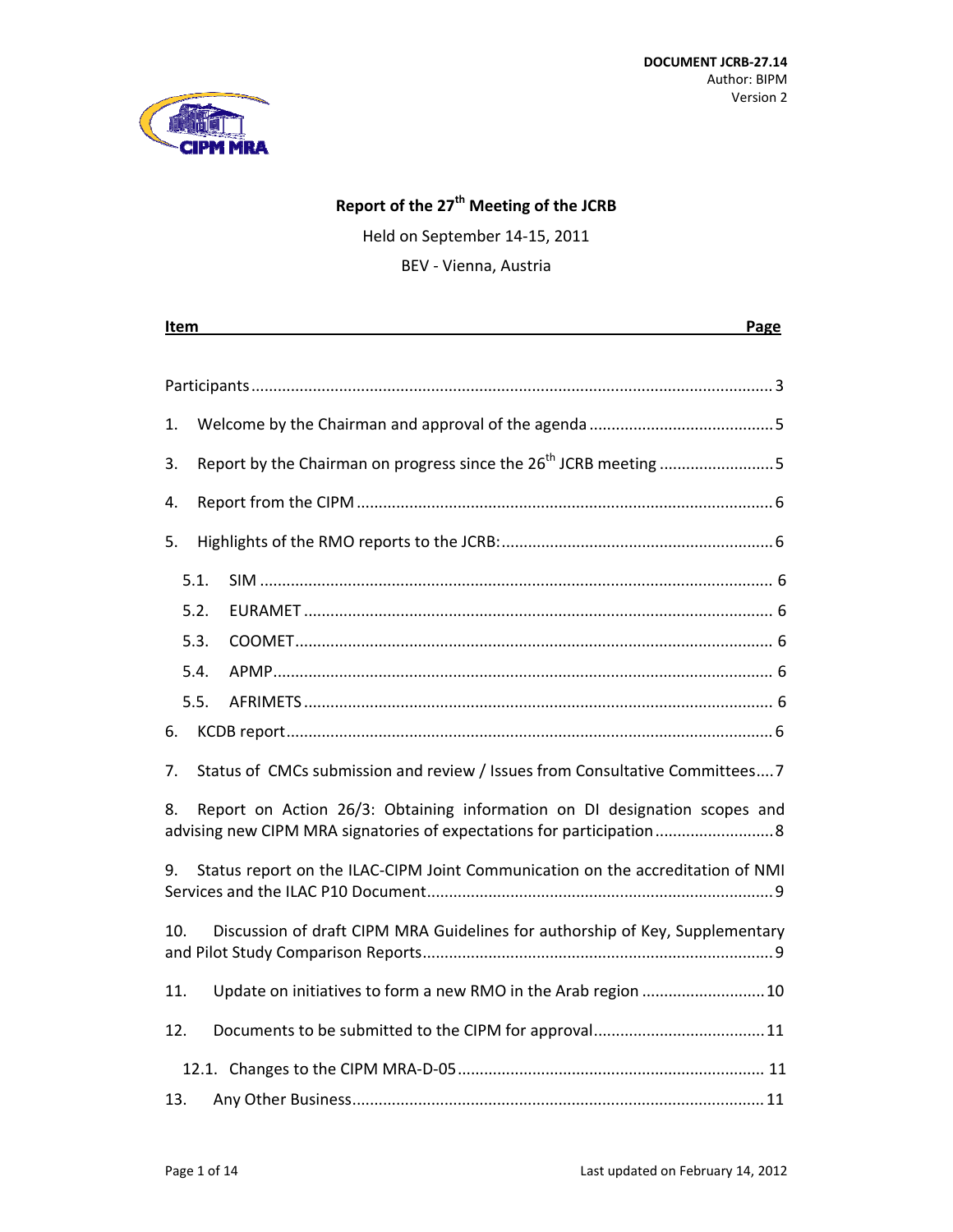| 13.1. Proposal by COOMET to hold annual RMO Roundtable in conjunction with |  |
|----------------------------------------------------------------------------|--|
|                                                                            |  |
|                                                                            |  |
|                                                                            |  |
|                                                                            |  |
|                                                                            |  |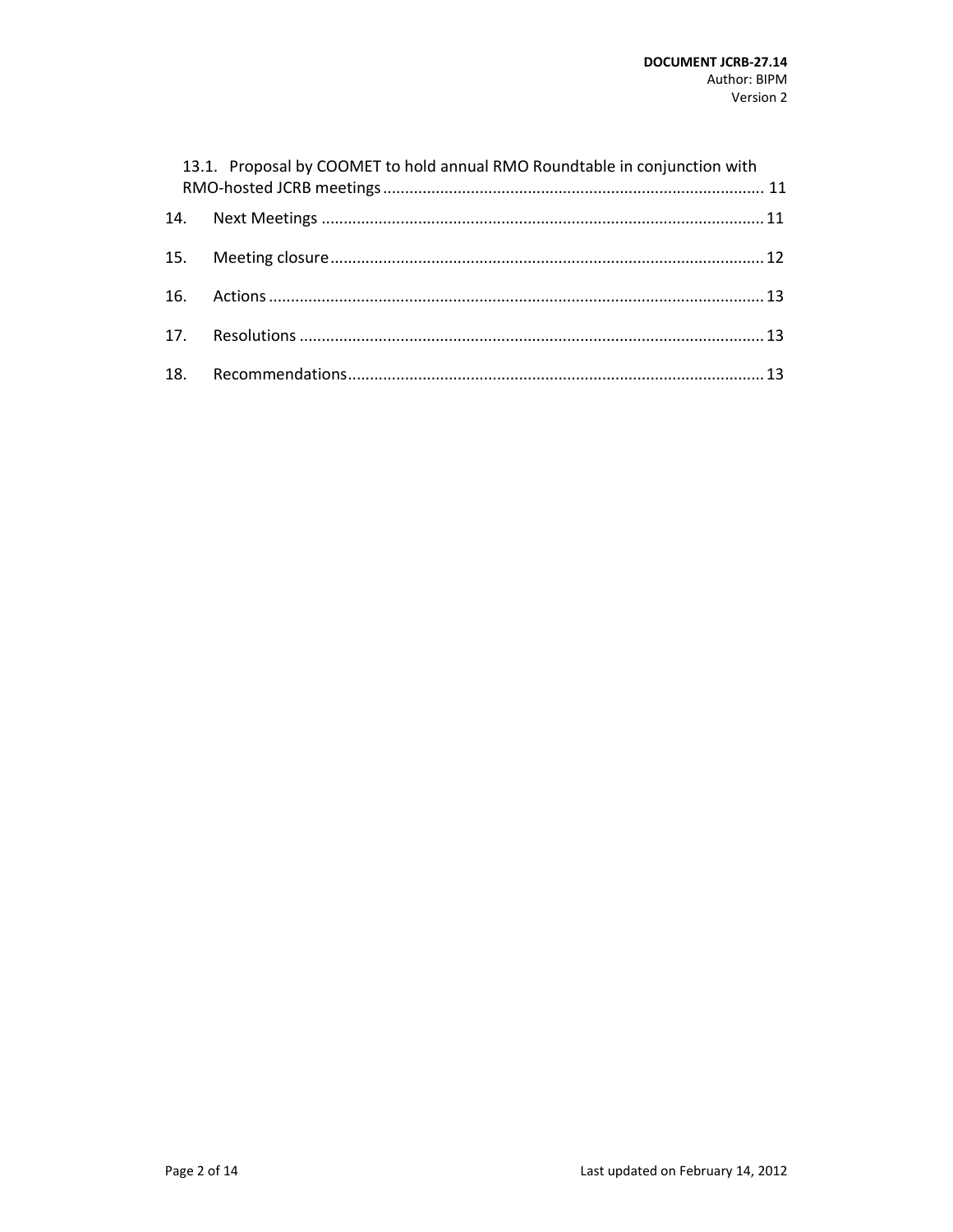# Participants

### **BIPM-CIPM**

# **Delegations**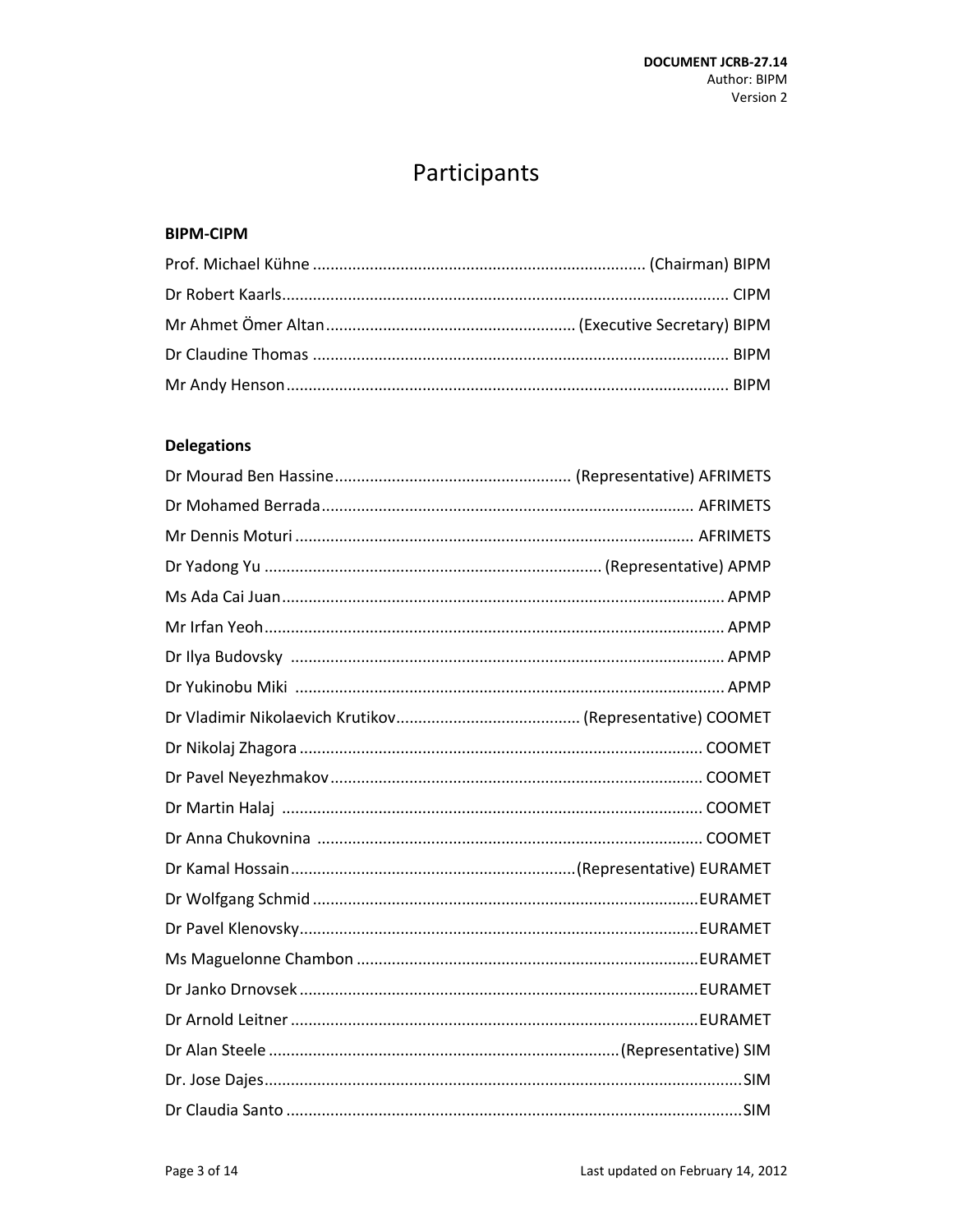|--|--|

#### **Guests**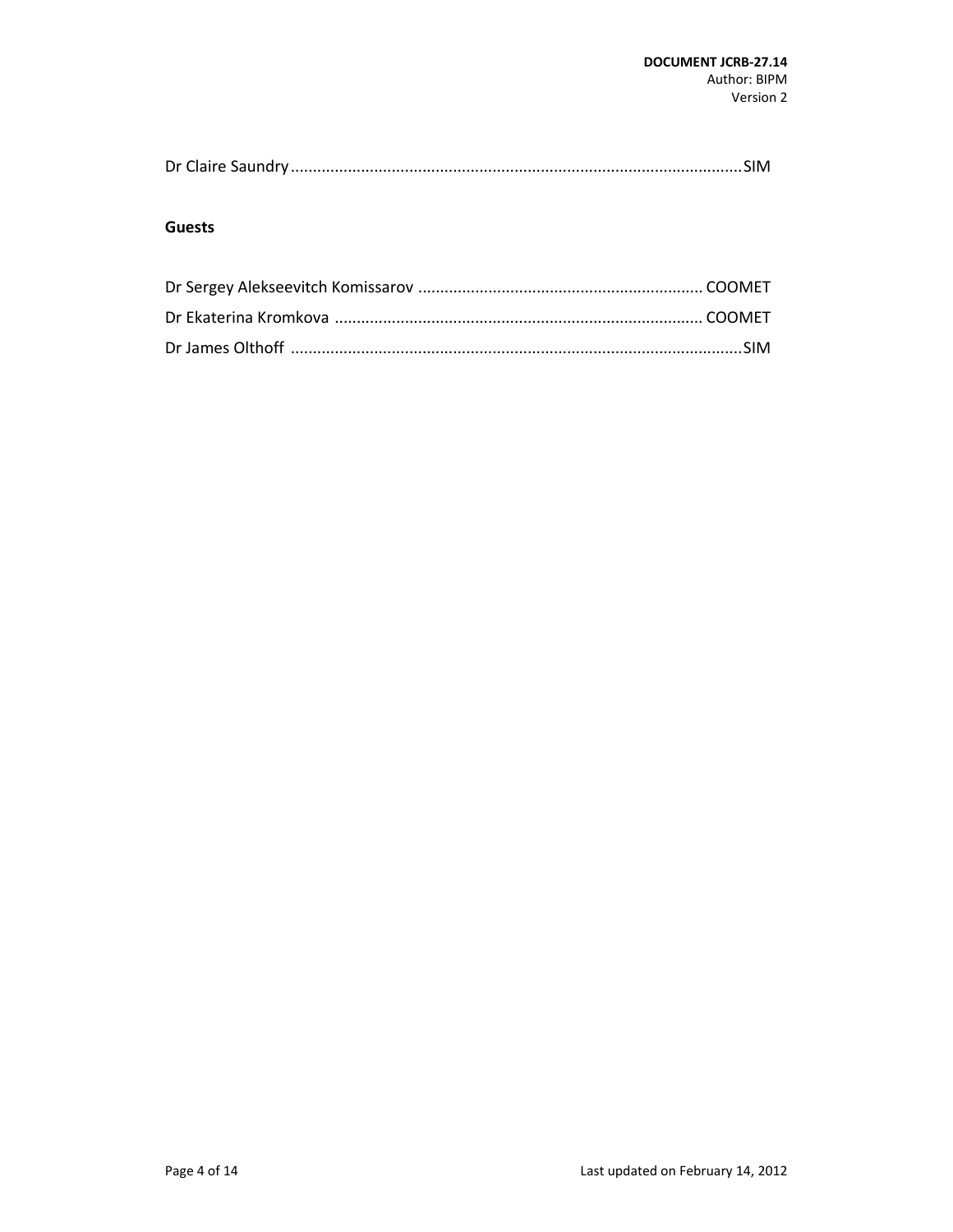# **1. Welcome by the Chairman and approval of the agenda**

The Chairman welcomed the delegates.

Participants were then asked to introduce themselves.

The agenda of the 27th JCRB meeting was approved without amendments.

After the welcome by the Chairman, Dr Arnold Leitner, Director of the BEV and host for the meeting, gave a presentation on metrology in Austria.

# **2. Approval of the minutes of the 26th meeting of the JCRB and a review of pending actions.**

The minutes of the 26th meeting of the JCRB were approved without amendments.

The Chairman of the meeting reviewed the actions agreed upon at the 26th meeting, noting that all had been completed.

The chairman noted that the Action 26/1 concerning the review of BIPM's QMS by RMOs was approved by the CIPM.

Delegates were informed that in accordance with Action 26/3, letters requesting designation information from DIs and informing new DIs of expectations for their active participation in CIPM MRA activities had been drafted and would be presented later in the meeting.

The head of the AFRIMETS delegation spoke in regards to Action 26/6. In accordance with the action, the issue of inviting non-member Middle Eastern countries to participate in AFRIMETS activities was discussed at the most recent AFRIMETS General Assembly but no resolution had been agreed upon. Saudi Arabia has been invited to sign a Memorandum of Understanding with AFRIMETS in order to initiate their participation in RMO activities, most likely as an Observer Member. Tunisia has made some progress in the process of signing the Metre Convention.

# **3. Report by the Chairman on progress since the 26th JCRB meeting**

M. Kühne presented the report on developments at the BIPM since the 26th meeting of the JCRB. Important points in the report concerned preparations for the approaching 24<sup>th</sup> meeting of the CGPM, outcomes from the NMI Directors Meeting and Informal Meeting of Government Representatives held in May, and the switch to accrual accounting at the BIPM.

Upon a question by the SIM delegation concerning the potential rapprochement between the BIPM and the OIML, the Chairman informed the meeting that discussions on the subject were ongoing. The OIML General Conference in 2012 is to discuss the issue and decide on the further procedure. Should the OIML consider cohabitation with the BIPM at the site in Sevres the French government would have to be consulted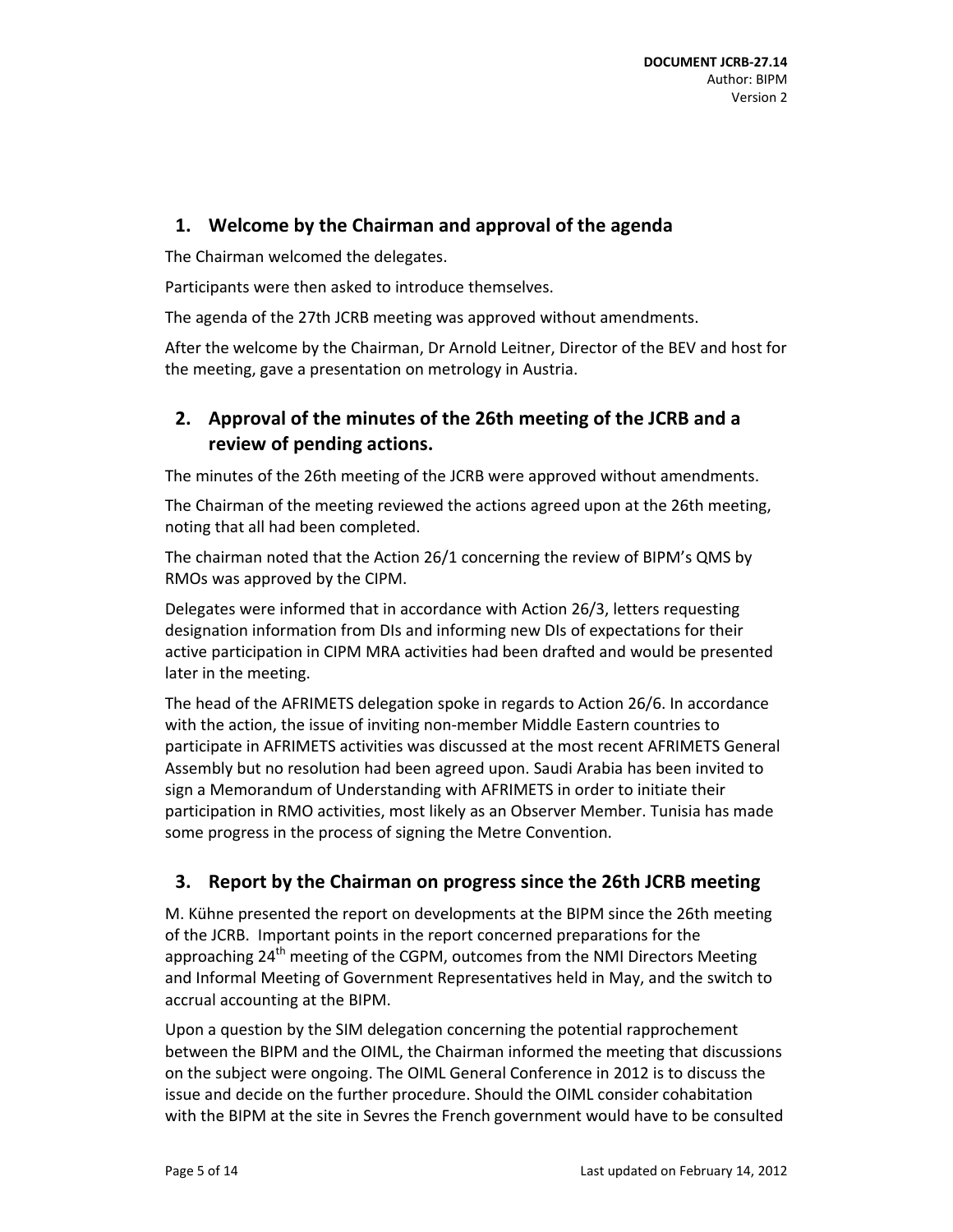as at present the use of the site is authorized only for the BIPM. The CIPM remains receptive to considering any proposal made by the OIML towards the BIPM.

## **4. Report from the CIPM**

R. Kaarls presented an oral report, including the following points:

- New Member States of the BIPM and Associates to the CGPM
- Resolutions to be put forward at the CGPM meeting in October 2011
- Outcomes of the 1st part of the 100th Meeting of the CIPM in May 2011.
- The decision by the CIPM to keep the authorized use of the CIPM MRA Logo limited to Calibration and Measurement Certificates issued by signatory NMIs.
- The endorsement by the CIPM of the authorship guidelines for comparison reports discussed at the 26th JCRB.

## **5. Highlights of the RMO reports to the JCRB:**

#### **5.1. SIM**

A. Steele presented the highlights of the SIM report.

### **5.2. EURAMET**

K. Hossein presented the highlights of the EURAMET report.

### **5.3. COOMET**

P. Neyezhmakov presented the highlights of the COOMET report.

#### **5.4. APMP**

A. Cai Juan presented the highlights of the APMP report.

#### **5.5. AFRIMETS**

M. Ben Hassine presented the AFRIMETS report.

### **6. KCDB report**

C. Thomas presented a summary of the semi‐annual KCDB report to the JCRB. Important points of the presentation included:

- The importance of following the rules for properly formatting the Excel worksheets used to submit CMC claims.
- New search capabilities for Chemistry CMCs on the KCDB.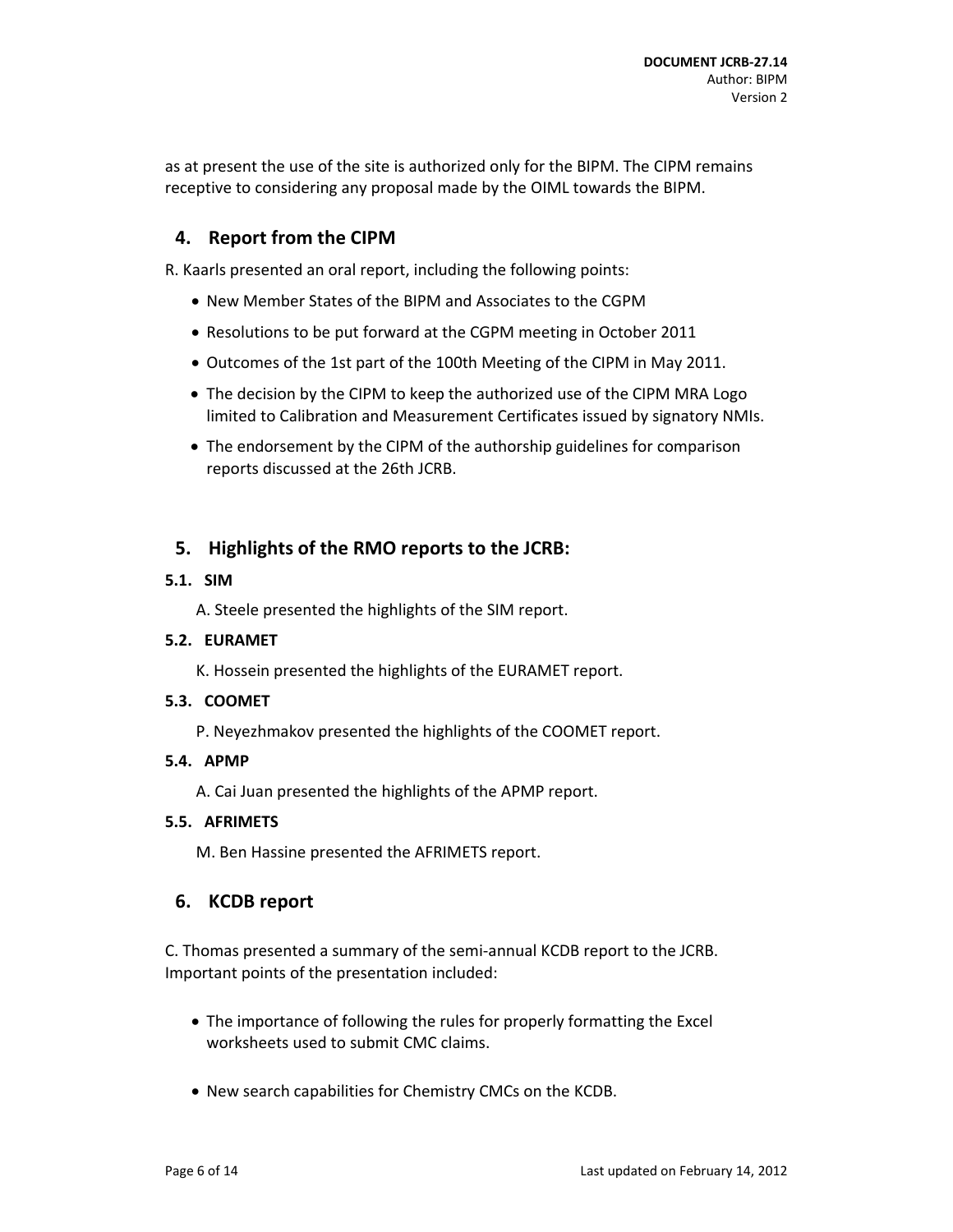After the presentation, M. Kühne spoke about the issue of using the number of CMCs published on the KCDB as a performance indicator of NMIs, which he thought to be inappropriate considering that emphasis should be on "quality", in terms of ranges and uncertainties, rather than "quantity" of CMCs. He suggested that TC Chairs could check range subdivisions in submitted CMCs for artificial inflation of CMC numbers and that common sense should be sufficient for making an appropriate judgment in this regard. C. Thomas concurred that comparability among CMCs becomes difficult when ranges are differently divided.

B. Kaarls asked whether work by the BIPM and ILAC continued on harmonization of CMCs and accreditation scopes. M. Kühne replied that not all issues had been worked out and that RMOs could meet with Regional Accreditation Bodies to continue this work.

At the end of the discussions, the following action was agreed upon:

**Action 27/1:** RMO representatives will remind the chairs of the technical committees/working groups of the importance of observing the established instructions for modifying existing CMCs as stated in document CIPM MRA‐D‐04.

# **7. Status of CMCs submission and review / Issues from Consultative Committees**

O. Altan reported that there were no current issues to be brought before the meeting concerning CMC submissions and reviews.

There were issues to be brought before the JCRB from two Consultative Committees:

 CCRI WGRMO requested guidance on whether the CMCs belonging to the institute in Latvia whose designation in the area of RI was removed in 2010 by the NMI should be permanently deleted from the KCDB. After a brief discussion, the JCRB decided on the following:

**Action 27/2:** The CMCs of RMTC of Latvia will be permanently deleted from the KCDB due to the fact that it is no longer the designated institute for Latvia in the field of ionizing radiation.

**Resolution 27/1:** The JCRB resolves that the CMCs of those institutes removed from Appendix A will automatically be deleted from the KCDB.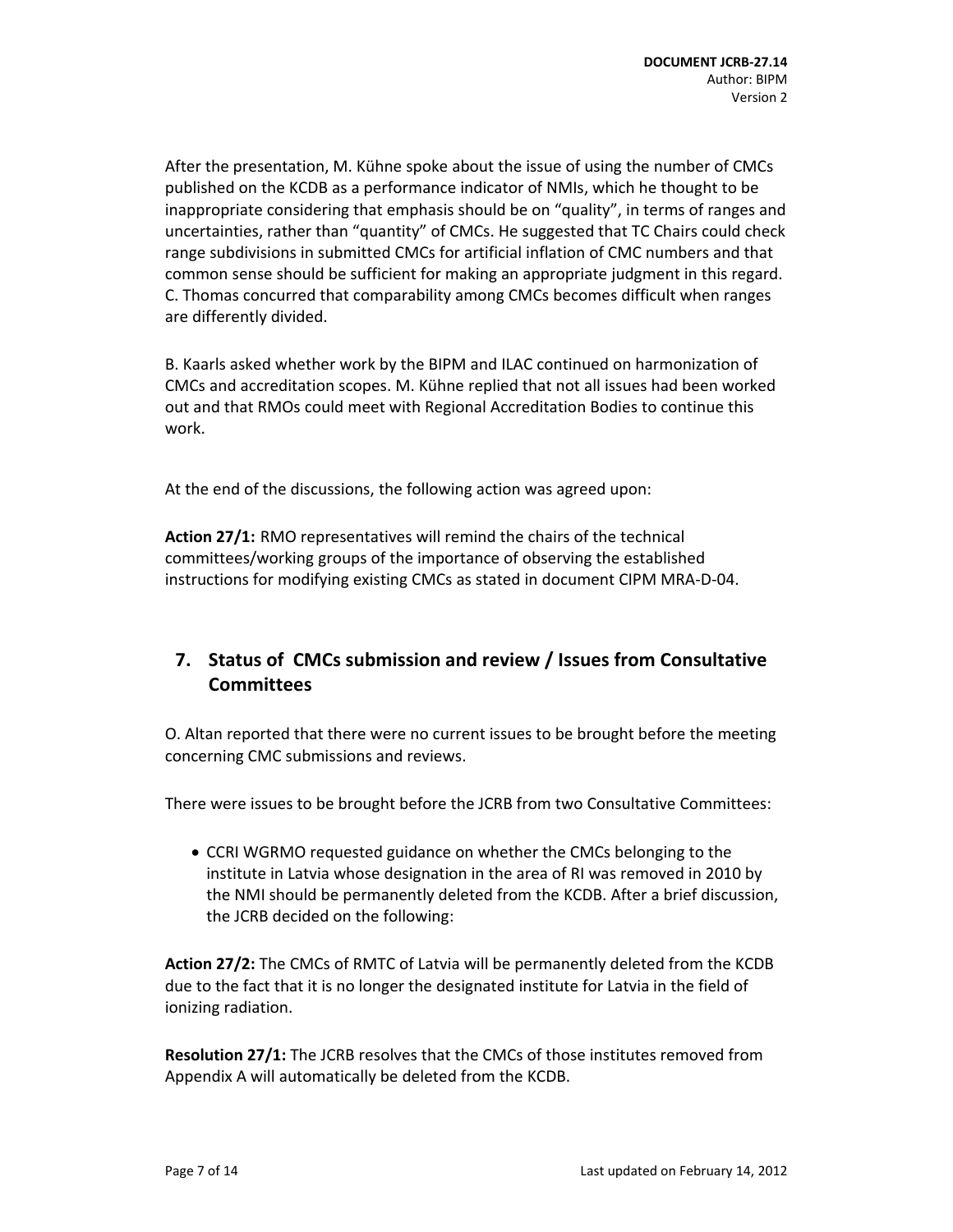■ The issue that has arisen within CCL WG-MRA concerning the request for a change in the format of how uncertainty is expressed in terms of a function of a measurand was discussed. The proposed change would affect CMCs outside the Length area, up to a total of 17 000 CMCs. Furthermore, a change in the rules outlined for the expression of uncertainty in document CIPM MRA‐D‐04 would be required, which would involve the JCRB in the matter. After discussion, it was agreed that it would be better to wait until a concrete proposal was made for the change and in the meantime, to continue communication with the Chairman of the CCL WG‐MRA concerning the issue.

# **8. Report on Action 26/3: Obtaining information on DI designation scopes and advising new CIPM MRA signatories of expectations for participation**

O. Altan presented two letters that were prepared in accordance with Action 26/3. One letter is to be used to obtain designation information from designating authorities when notification of a new Designated Institute is received. The second letter aims to inform newly designated institutes of the expectations for their active participation.

A discussion then followed on the proliferation of Designated Institutes, particularly in EURAMET and actions that can be taken to ensure their participation in CIPM MRA activities. EURAMET has worked on developing a policy in relation to designation of institutes that will increase their engagement with CIPM MRA activities. EURAMET proposed a four step designation process that includes a formal notification to DIs of expectations in regards to CIPM MRA activities and a later follow-up procedure if certain requirements are not met after a defined period of time. The proposed procedure would entail closer cooperation between the BIPM and RMOs to monitor the designation process.

In a related matter, A. Henson presented the delegates with PTB Guide 6, which was prepared with input from the BIPM and which is intended to be used as a teaching instrument in developing NMIs that intend to sign the CIPM MRA. The guide summarizes the CIPM MRA and its requirements in a simplified, easy-to-understand manner.

At the end of the discussions, the JCRB decided on the following:

**Action 27/3:** The BIPM International Liaison Officer and the Executive Secretary of the JCRB will work to obtain information on the fields of designation of all DIs listed in Appendix A and report on the progress of such work at the next JCRB.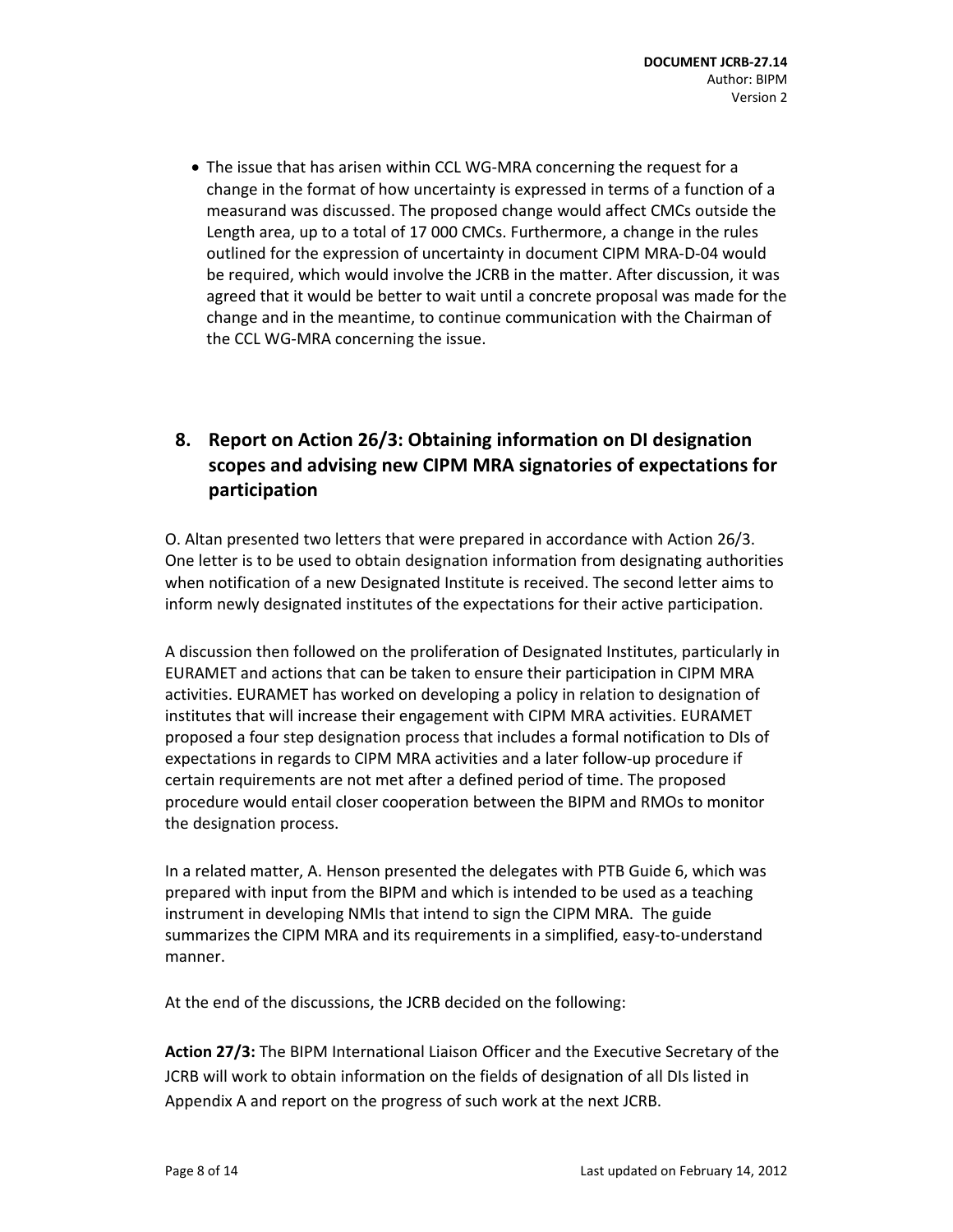**Action 27/4:** The BIPM will prepare a draft document on expectations from DIs for active engagement in the CIPM MRA (declaration of CMCs, participation in RMO activities) using the input provided by EURAMET at the meeting, in time for the next JCRB meeting.

**Action 27/5:** The BIPM International Liaison Officer will explore the possibility of adopting PTB Guide 6 as a BIPM document.

# **9. Status report on the ILAC‐CIPM Joint Communication on the accreditation of NMI Services and the ILAC P10 Document**

A. Henson gave an update on the latest status of the ILAC‐CIPM Joint Communication on the Accreditation of NMI Services and the ILAC P10 Document.

The ILAC‐CIPM Joint Communication on the Accreditation of NMI Services has gone through two rounds of comment and discussion by interested parties and is now considered to have reached its final shape.

A. Henson told the meeting that, in accordance with Action 26/5, he had shared the concerns raised by RMOs at the 26th meeting of the JCRB and different proposed solutions discussed at that meeting regarding the P10 document with the ILAC AIC at Montreux and that some changes had been made in response to the feedback. The finalized text is ready for voting by ILAC members, which will end on October 7th.

The agenda item was closed with the following recommendation:

**Recommendation 27/1:** The JCRB recommends to the CIPM to approve the BIPM ILAC Joint Communication on the Accreditation of NMI Services

# **10. Discussion of draft CIPM MRA Guidelines for authorship of Key, Supplementary and Pilot Study Comparison Reports**

R. Kaarls opened the agenda item by stating that he had not received any comments from the RMOs concerning the Guidelines for authorship of Key, Supplementary and Pilot Study Comparison Reports since they were brought before the 26<sup>th</sup> meeting of the JCRB. He thus proposed that he finalize the document for approval at the 100th meeting of the CIPM.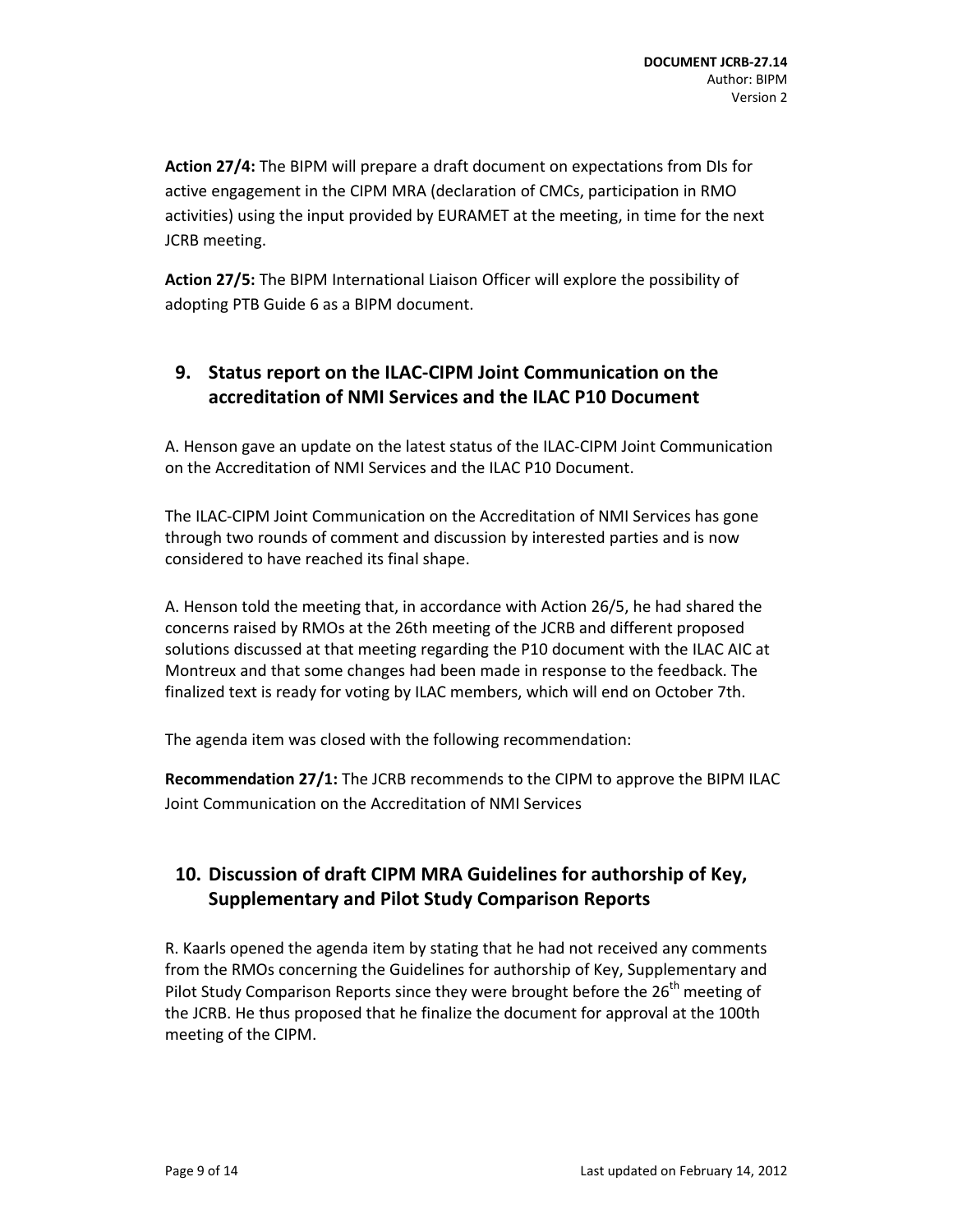A. Steele proposed that the authorship guidelines include a recommendation against having sole authorship from the pilot laboratory. R. Kaarls responded that he would incorporate such language into the final version to be recommended to the CIPM.

The discussion concluded with the following recommendation: **Recommendation 27/2:** The JCRB recommends that the CIPM adopt the draft guidelines on the authorship of comparison reports subject to the inclusion of SIM comments

## **11. Update on initiatives to form a new RMO in the Arab region**

A. Henson opened the agenda item by describing the latest developments concerning the three known separate initiatives in the Arab Region to form a new RMO. The GULFMET initiative now has one member state, Saudi Arabia, and letters of intent have been received from a number of other GSO countries. A. Henson stated that in view of the modest number of countries involved in the initiative (Saudi Arabia and six others) and the limited metrology capability in those countries it would still be a challenge for GULFMET to form a viable RMO in terms of the required expertise.

The AIDMO initiative encompasses a wider set of countries – potentially up to 20. M. Ben Hassine stated that there was a consultative committee within AIDMO that was dealing with metrology and that its goal is to set up an Arab Metrology Programme similar in function to APMP. He further stated that the discussion was ongoing within the AIDMO and that there should be more clarity as to the manner in which the initiative will proceed after a meeting scheduled in November 2011.

A. Henson stated that the present situation where there is overlapping initiatives is difficult to understand. He further stated that with the exception of the GULFMET initiative there has been little communication from individual states confirming their claimed commitment to one initiative or another, which is what BIPM must take into account.

M. Berrada stated that the Arab Federation for Metrology, the third initiative, had been rendered obsolete in terms of forming an RMO within the meaning of the CIPM MRA since they had not been able to draw interest from a viable number of countries. He further stated that after the scheduled meeting in November 2011, AIDMO would relay information to the BIPM concerning a roadmap to forming an RMO and other outcomes.

M. Kühne reiterated the necessity to have statements from NMI representatives on their association with any one of the initiatives and that the JCRB must see evidence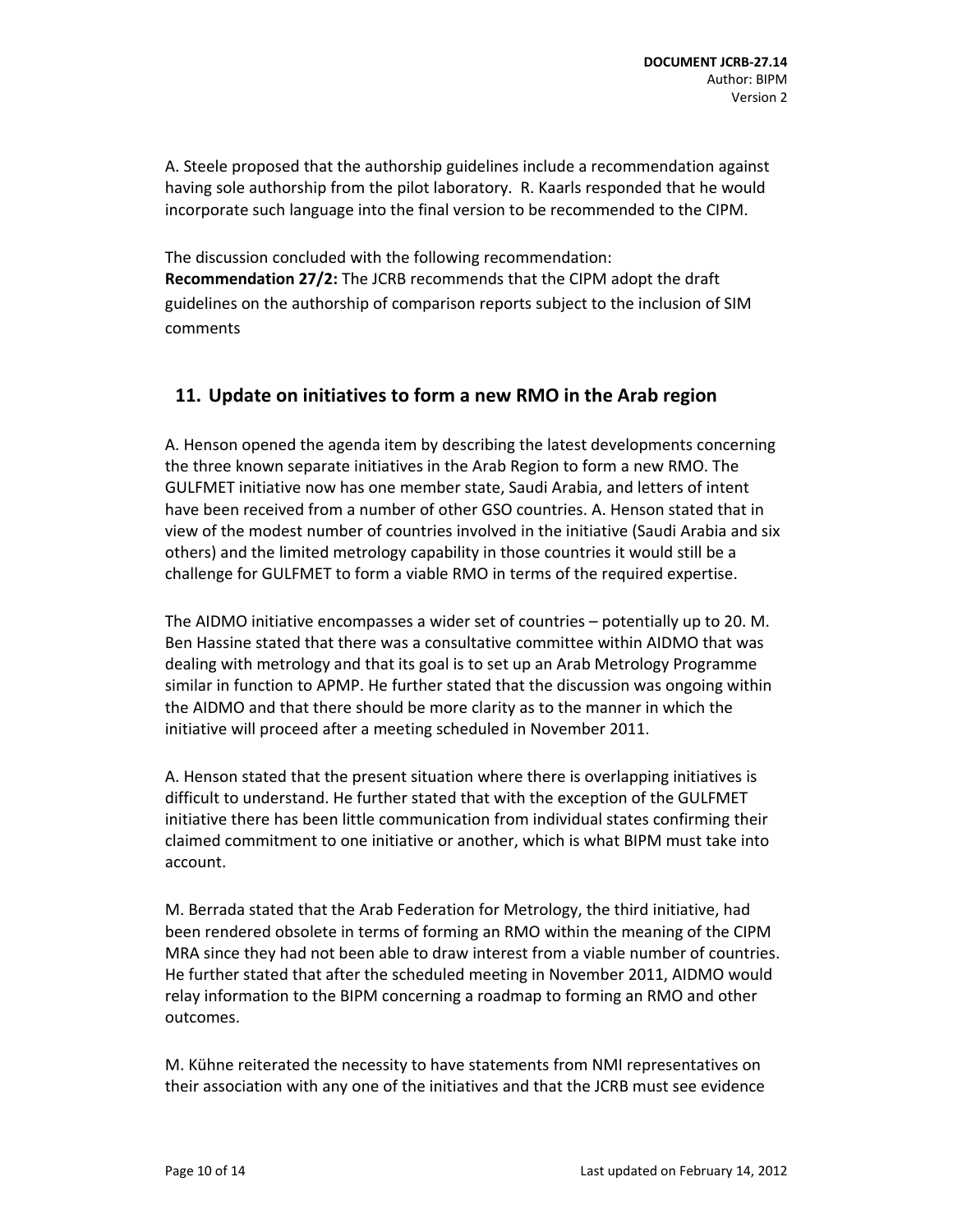that any proposed RMO has the capability to act as a fully functioning RMO within the scope of the CIPM MRA.

### **12. Documents to be submitted to the CIPM for approval**

#### **12.1. Changes to the CIPM MRA‐D‐05**

O. Altan presented proposed changes to the CIPM MRA‐D‐05 which consist of minor corrections to the existing text and flowcharts meant to claify certain points in the procedures applicable to measurement comparisons.

The changes were approved by the JCRB and the following recommendation was made:

**Recommendation 27/3:** The JCRB recommends to the CIPM to approve changes to CIPM MRA‐D‐05

### **13. Any Other Business**

#### **13.1.Proposal by COOMET to hold annual RMO Roundtable in conjunction with RMO‐hosted JCRB meetings**

Prior to opening discussion on the COOMET proposal for holding annual RMO Roundtables, M. Kühne proposed a discussion on holding one JCRB meeting per year instead of the current practice of having two meetings. The opinons expressed by the RMO delegations indicated that while cost issues were a concern with having two JCRB meetings per year, that the majority were in favor of continuing with the practice of having two JCRB meetings per year. M. Kühne closed the discussion by stating that the JCRB would continue to meet twice a year while striving to operate more efficiently.

The proposal to hold annual RMO Rountable was then discussed. P. Neyezhmakov stated that the purpose of holding such a meeting would present the opportunity to discuss issues outside of the CIPM MRA that are are of concern to RMOs, such as cooperation in research and coordination of activities. He suggested that holding the inter‐RMO meetings in conjunction with RMO‐hosted JCRB meetings would hold down the associated costs. The other RMO delegations responded to the proposal favorably. The SIM delegation expressed willingness to hold the first inter-RMO meeting in conjunction with the  $29<sup>th</sup>$  meeting of the JCRB that will be held at NIST in September 2012.

### **14. Next Meetings**

It was recalled that in accordance with JCRB Resolution 26/3, the 28th meeting of the JCRB was scheduled to take place March 21‐23, 2012 at the BIPM. M. Kühne stated that due to scheduling conflict that required him to be elsewhere at the time, he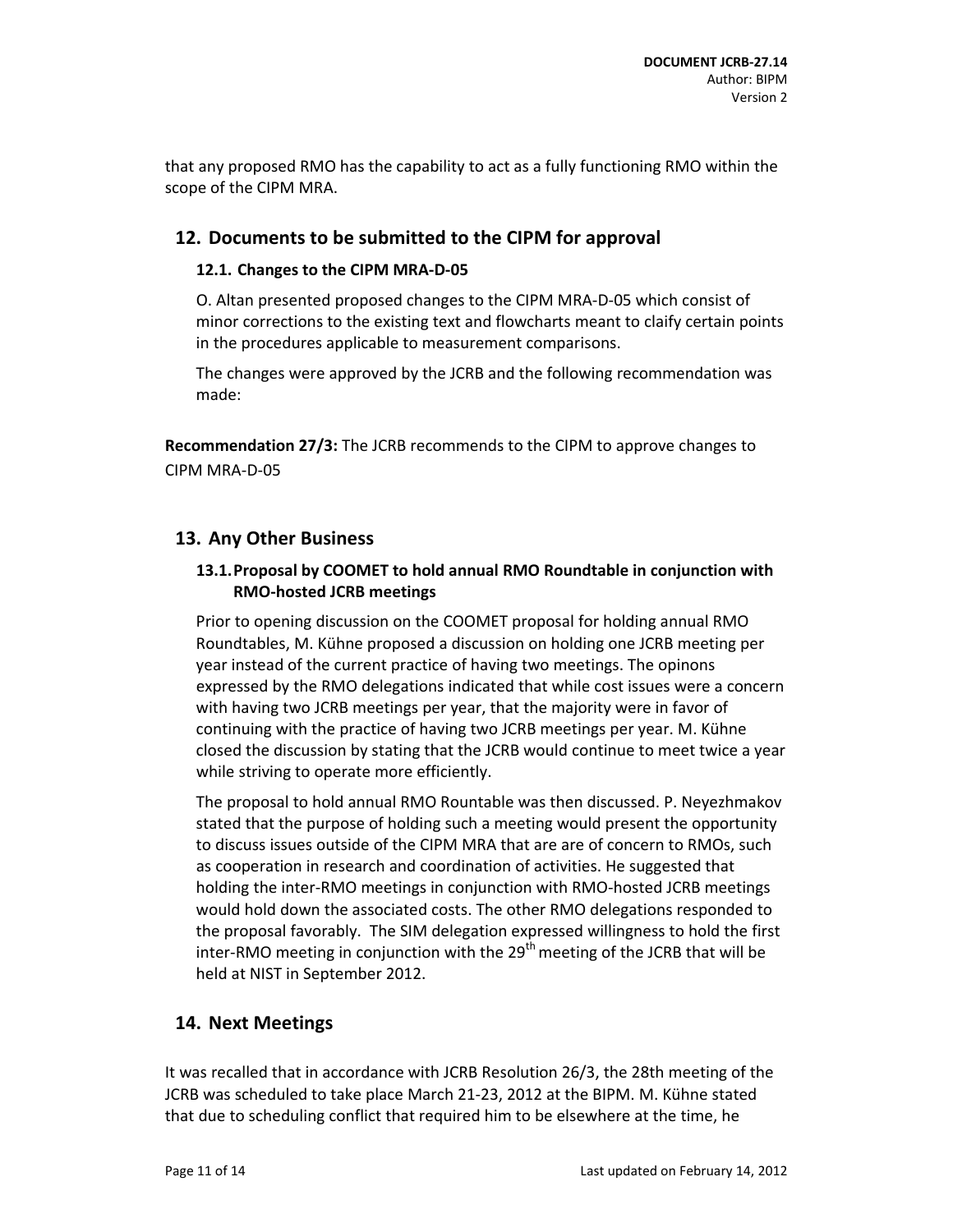would like the proposed date for the 28th meeting of the JCRB to be changed. The JCRB agreed to the following:

**Resolution 27/2:** The 28th meeting of the JCRB will take place at the BIPM, beginning at 13:00 on April 3 and continuing full day on April 4, 2012.

**Resolution 27/3:** The 29th meeting of the JCRB will take place at NIST on September 25 and 26, 2012.

## **15. Meeting closure**

With no further issues to discuss, the meeting was adjourned.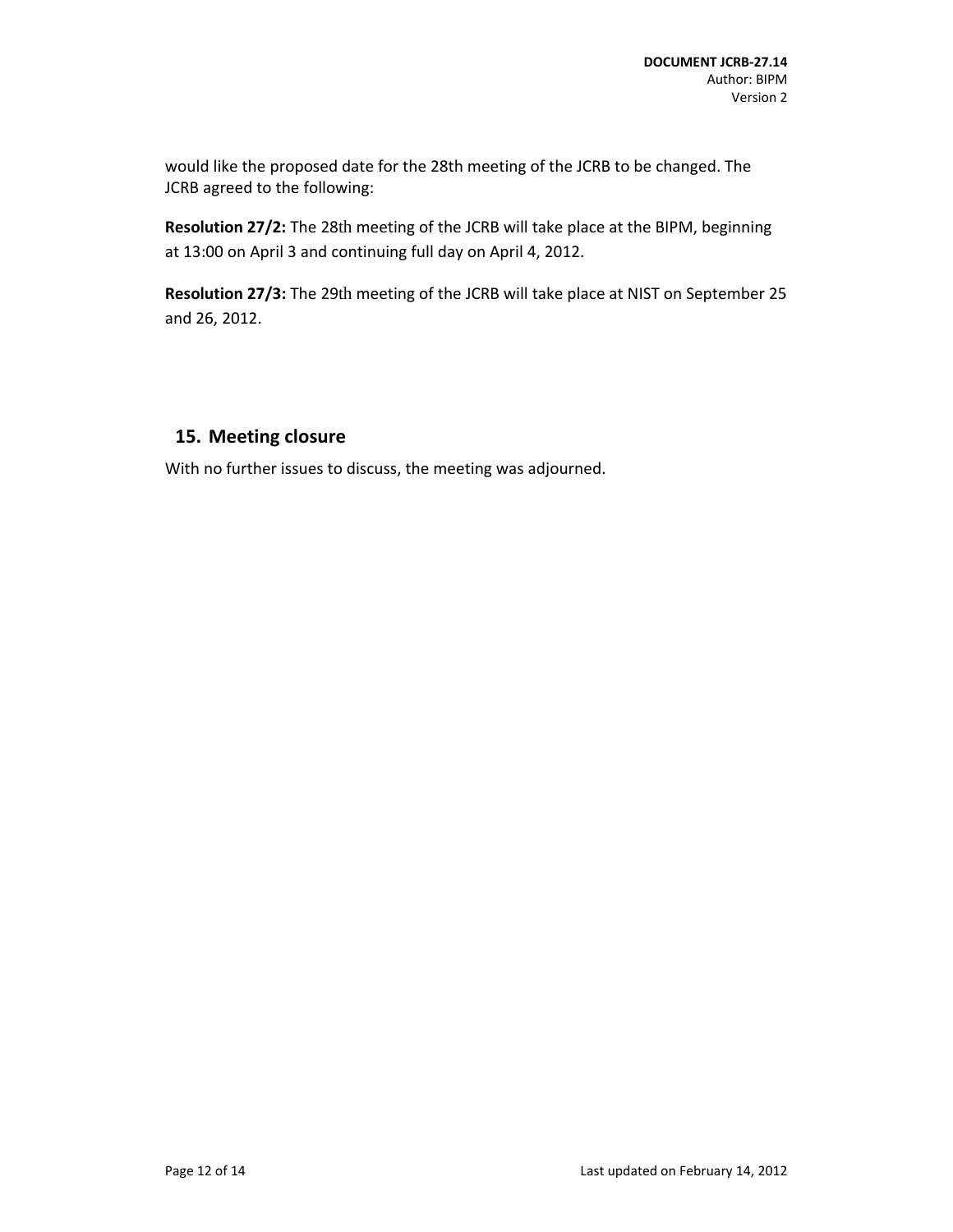## **16. Actions**

**27/1:** RMO representatives will remind the chairs of the technical committees/working groups of the importance of observing the established instructions for modifying existing CMCs as stated in document CIPM MRA‐D‐04.

**27/2:** The CMCs of RMTC of Latvia will be permanently deleted from the KCDB due to the fact that it is no longer the designated institute for Latvia in the field of ionizing radiation.

**27/3:** The BIPM International Liaison Officer and the Executive Secretary of the JCRB will work to obtain information on the fields of designation of all DIs listed in Appendix A and report on the progress of such work at the next JCRB.

**27/4:** The BIPM will prepare a draft document on expectations from DIs for active engagement in the CIPM MRA (declaration of CMCs, participation in RMO activities) using the input provided by EURAMET at the meeting, in time for the next JCRB meeting.

**27/5:** The BIPM international liaison officer will explore the possibility of adopting PTB Guide 6 as a BIPM document.

## **17. Resolutions**

**27/1:** The JCRB resolves that the CMCs of those institutes removed from Appendix A will automatically be deleted from the KCDB.

27/2: The 28<sup>th</sup> meeting of the JCRB will take place at the BIPM, beginning at 13:00 on April 3 and continuing full day on April 4, 2012.

27/3: The 29<sup>th</sup> meeting of the JCRB will take place at NIST on September 25 and 26, 2012.

## **18. Recommendations**

**27/1:** The JCRB recommends to the CIPM to approve the BIPM ILAC Joint Communication on the Accreditation of NMI Services